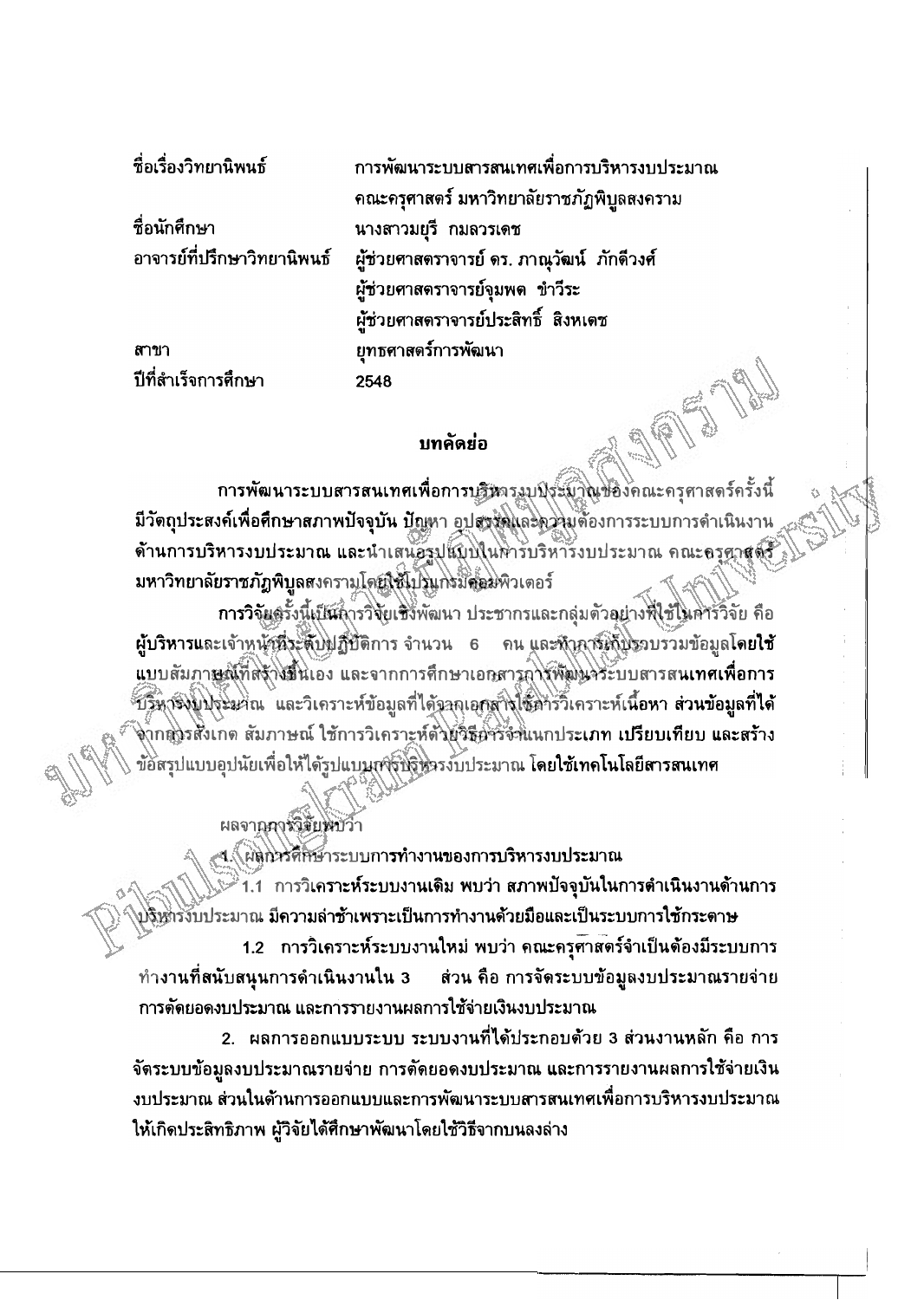3. ผลการพัฒนาระบบสารสนเทศเพื่อการบริหาร เมื่อนำข้อมูลต่าง ๆ ที่ผ่านการ ้วิเคราะห์และออกแบบแล้วจึงดำเนินการสร้างโปรแกรม จากนั้นทำการทดสอบโปรแกรมโดยการ ้นำข้อมลเข้าระบบ และทำการดรวจสอบหาประสิทธิภาพของโปรแกรมในขั้นต้น และทำการ ปรับปรุงระบบให้สมบูรณ์ และได้ทดสอบการใช้งานกับเจ้าหน้าที่วิเคราะห์นโยบายและแผน ้ พบว่า เจ้าหน้าที่ที่รับผิดชอบสามารถใช้โปรแกรมได้โดยไม่ต้องดำเนินการอบรม เพียงอ่านคู่มือ ้ก็สามารถใช้โปรแกรมได้ ส่วนเจ้าหน้าที่ที่ไม่ได้รับผิดชอบงานทางด้านนี้ ยังต้องมีการให้ แนะนำในการใช้โปรแกรมเพื่อให้การทำงานเป็นไปอย่างถูกต้อง เหมาะสม คำ

4. แนวทางการนำระบบสารสนเทศเพื่อการบริหารงบประมาณลงสู่การปฏิบัติ ได้มุ เสนอให้มีขั้นดอนการทำงาน 4 ขั้นดอนด้วยกัน คือ 1) มีการติดตั้งระบบสารสนเทศ(พื่อการ บริหารงบประมาณคณะครุศาสตร์ ด้วยวิธีการติดตั้งระบบแบบคู่ขนาน ดีถูการตำเนินการระบบ เก่ากับระบบใหม่ขนานกันไป 2) การเดรียมข้อมูลเข้าระบบ โดยลาร์จักปรวมข้อมูลใหม่ เพื่อ ป้อนเข้าระบบ 3) ดำเนินการอบรมผู้เกี่ยวข้องกับระบบ (เพื่อให้มีคริกมรู้ความเข้าใจระบบและ

Mentill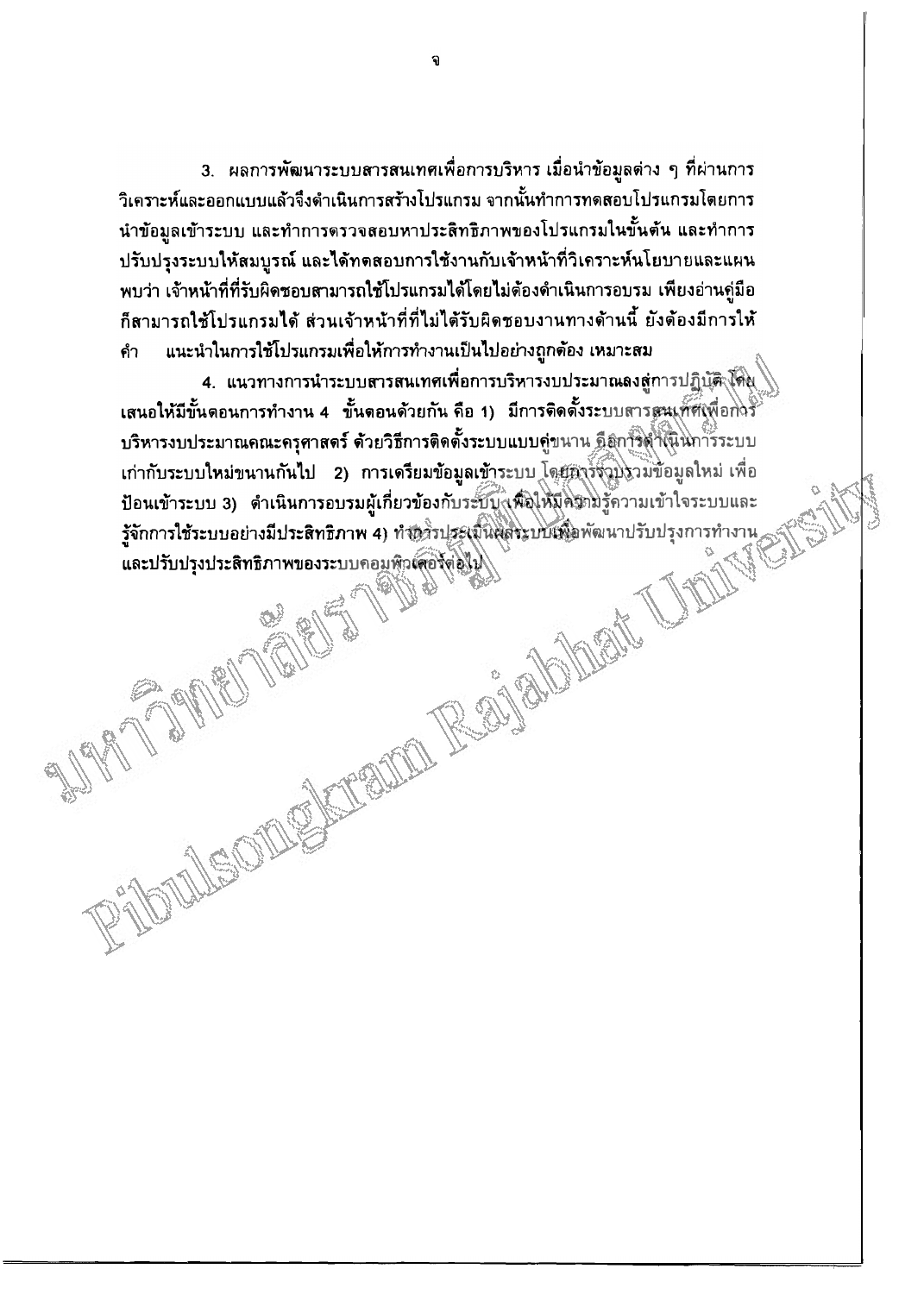| Title    | A DEVELOPMENT OF INFORMATION MANAGEMENT SYSTEM    |
|----------|---------------------------------------------------|
|          | FOR FINANCIAL MANAGEMENT FOR EDUCATIONAL FACULTY, |
|          | PIBULSONGKRAM RAJABHAT UNIVERSITY                 |
| Author   | Miss. Mayuree Kamonvoradet                        |
| Advisors | Assistant Professor Dr. Panuwat Pakdeewong        |
|          | Assistant Professor Jumpot Kumvira                |
|          | Assistant Professor Prasit Singhadet              |
| Field    | <b>Development Strategy</b>                       |
| Year     | 2005                                              |

The purposes of this research were to study financial system. problems obstructions of financial flowing and reforming financial administration by using computer programme for Educational Faculty, Pibulsongkram Rajabhat University .

ABSTRACT

This was a development research. The populations were stadministrators and officers. The study made by studying financial documents, observing and interviewing forms made by the researcher. Datas from documents were analyzed by content analysis. Datas from observing and interviewing were analyzed by comparing. Then reformed new financial administration by comparing. Then reformed new financial administration by computerizing information technology.

The study revealed that :

studying about financial operation resulted that :

1.1 Financial system at present was slow flowing because it was traditional operation by hands and paper forms.

1.2 Analyzing new reforming found that financial system of Educational faculty must be supported by 3 steps : (1) organizing expense detas, (2) balancing budget and (3) reporting the expenses.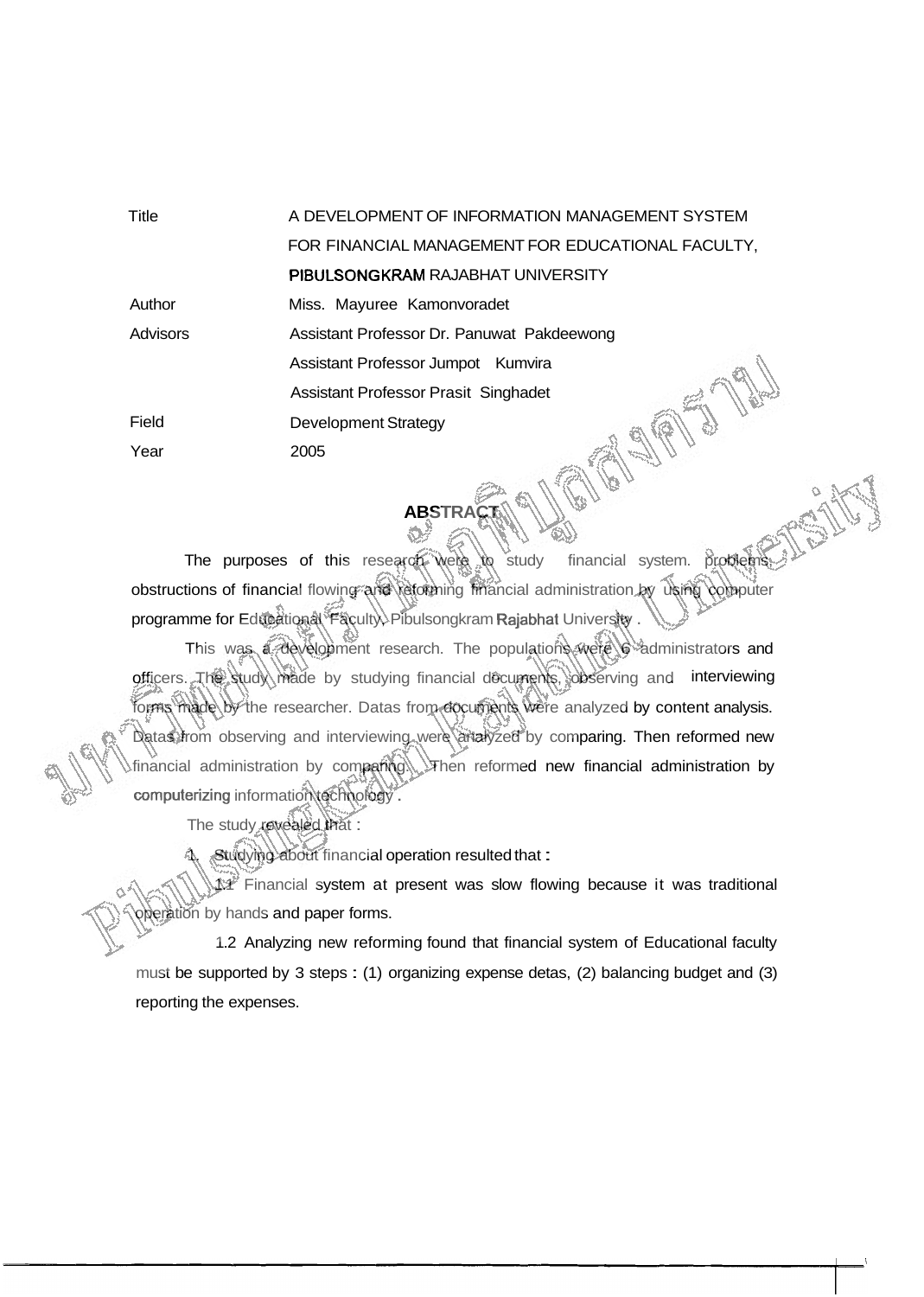2. Reforming new system consisted of **3** main tasks : (1) reporting expense datas, **(2)** balancing budget and **(3)** reporting annual expenses. Designing financial information technology for more efficient operation, the researcher had designed as a top  $-$  down system.

3. Analyzing results to from financial information technology could be datas for financial program. Then the programme was tested and improved later. The inproved programme was experimented by the financial officers. The experiment found that they were able to use the porgramme conveniently from the handbook. Other officers still needed suggestions how to use the progrmme.

**4. How** to use informational technology for financial operation, was suggested by 4 steps as follow : (1) establish informational technology pararelly with traditional system, (2) collect new datas to put into the system, **(3)** train the stake holders to make understanding for more efficiencies, and **(4)** evaluate the system system.<br>system.<br>The system of the system of the system of the system of the system of the system of the system of the system of the system of the system of the system of system.

ENLLE ON